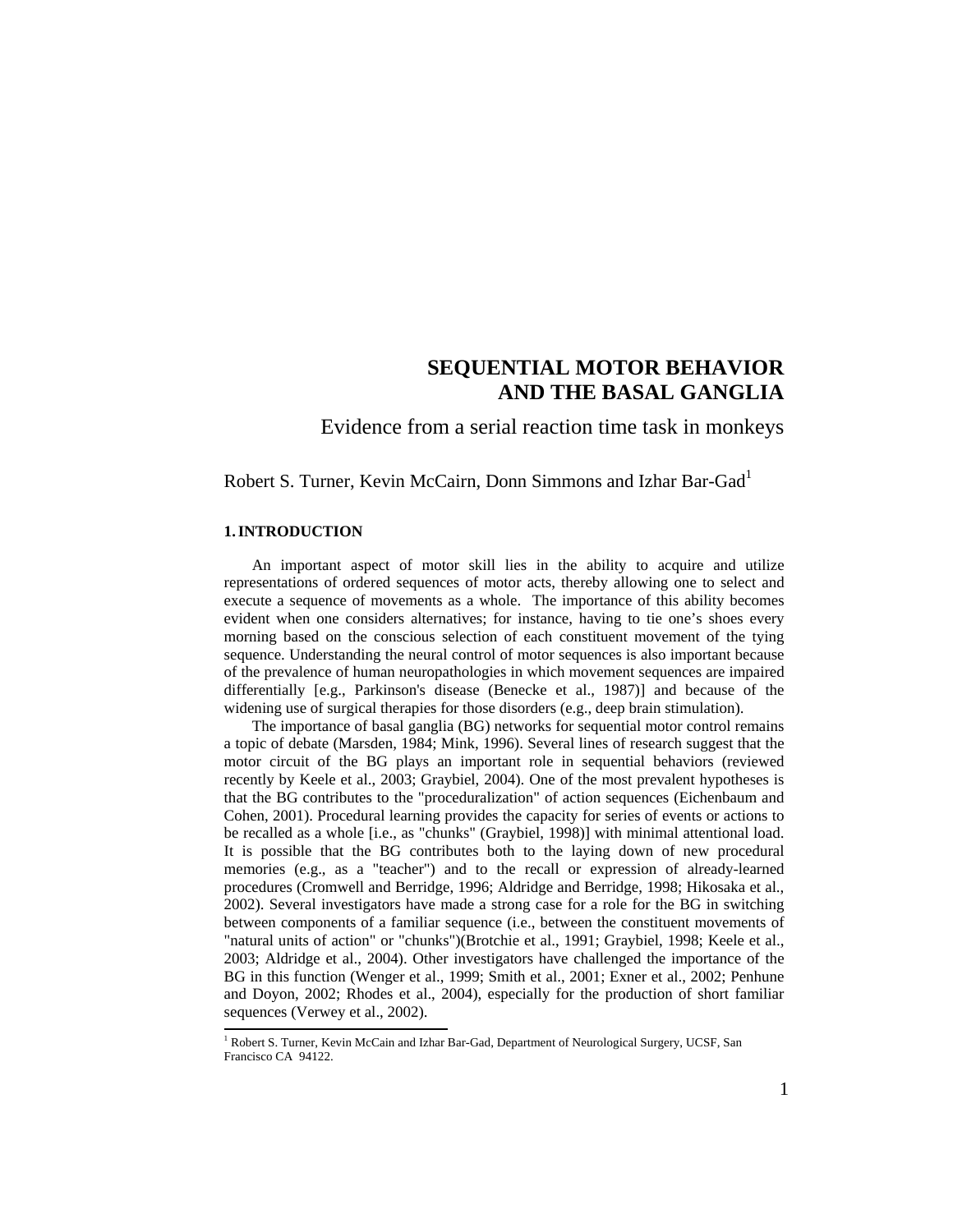

**Figure 1.** *A*. Schematic of the SRTT paradigm is shown. Animals moved an on-screen cursor through four outand-back movements between a central fixation target and four peripheral targets (*gray open circles*). Each successful out-and-back movement was rewarded (*rew*). Instructions for which target to capture were delivered through a cue's spatial location (*left*) or its color (*right*). *R*, red; *Y*, yellow; *G*, green; *B*, blue. *B*. Animals performed each out-and-back movement as a whole, with no pause between peripheral-capture and return-tocenter components. Spatial trajectories (*top*) and tangential velocities (*bottom*) are shown for several repetitions of each component of the sequence illustrated in *A*. Single-trial velocities, aligned on movement onsets, show a characteristic two-peaked profile, the first for the outward movement and the second for return-to-center. Early velocity deflections in some trials reflect the terminal portion of preceding out-and-back movements.

We have explored BG involvement in the production of familiar sequences using a non-human primate version of the serial reaction time task (SRTT, Nissen and Bullemer, 1987). The SRTT paradigm has been extremely useful for exploring the psychophysics and functional neuroanatomy of human sequential motor behavior (reviewed by Keele et al., 2003). In the prototypical SRTT, a subject is prompted to move her/his hand to a seemingly-random series of target locations. The subject can show learning specific to a surreptitiously-ordered portion of the target series in the absence of awareness of its ordered nature. The primary measure of learning is a reduction in reaction times (RTs; the interval from a "go" signal to the onset of movement), in particular as compared with RTs when the subject is presented later with a random target series. Here we describe an SRTT paradigm for monkeys that shows many similarities to what has been described for humans. We also present preliminary results using this task to explore BG encoding of sequence-related information and the effects on SRTT performance of reversible inactivation of BG output. Our results cast doubt on a major role for the BG motor circuit in selecting constituent movements of sequences that are short and familiar.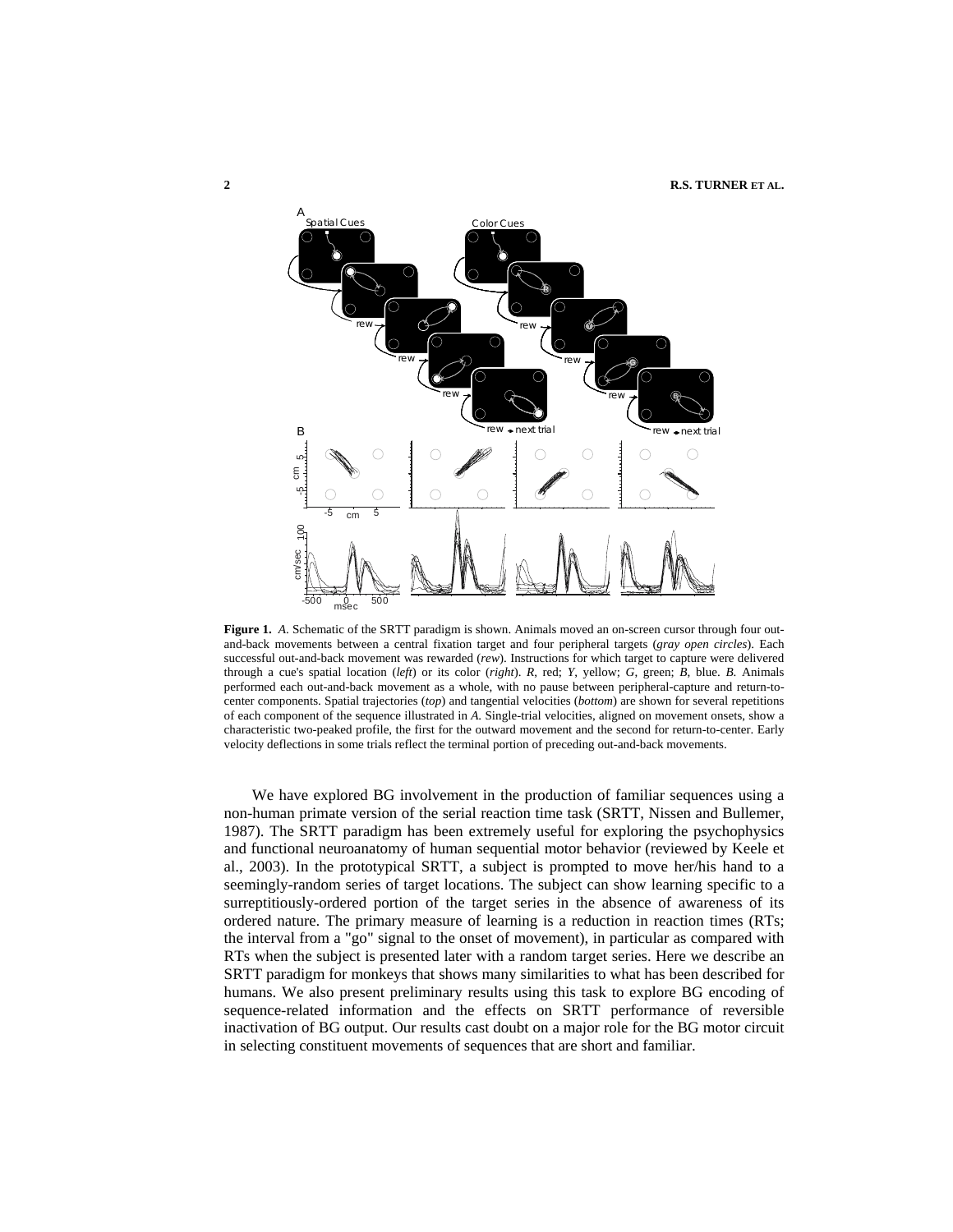## **2. A PRIMATE MODEL OF THE SERIAL REACTION TIME TASK**

Despite its dominance in human studies of sequence learning, SRTT paradigms have seldom been described for non-human primates (Procyk et al., 2000; Lee and Quessy, 2003). The SRTT can be distinguished from other sequence learning paradigms [e.g., trial-and-error learning (Miyachi et al., 1997; Rand et al., 1998)] by the absence of external cues indicating whether the series of stimuli is ordered or not, and by no requirement that a subject actually learn anything. SRTT learning can occur incidentally, independent of reward contingency or intention to learn.

We developed an SRTT-like task for macaques that replicates many of the characteristics of the human version. Three rhesus monkeys learned to move a joystickcontrolled cursor into a series of target zones displayed continuously on an LCD monitor (Fig. 1*A*). Visual cues, indicating which target to capture by their spatial location or color, led an animal through a sequence of four out-and-back movements. The actual targets to be captured changed from block-to-block. Typically, 10-trial blocks of "random" sequences were interleaved with 50-trial blocks of "fixed" sequences. For random trials, the four targets changed at random from trial-to-trial, with each target appearing between 0 and 4 times. Two types of "fixed" sequences were presented: 1) Novel fixed sequences were used to study the acquisition and transfer of new sequence knowledge. In these sequences, targets were presented in a fixed order as determined by random selection from all orderings of 4 items with replacement. 2) Over-learned fixed sequences (e.g., Fig. 1*A*) were used to measure the full extent of learning possible and to assess BG involvement in the production of familiar sequences. Over-learned sequences were practiced extensively for weeks prior to collection of the data reported here. Different over-learned sequences were used at different times in each animal.

# **2.1. SRTT Learning in the Macaque**

For all three animals, RTs shortened gradually following the introduction of a novel fixed sequence (Fig. 2*A*). RTs for random sequence blocks did not deviate significantly from the mean for random trials presented prior to learning. The learning-related reduction in RTs was modeled as a piece-wise linear function of trial number (Fig. 2*A*). The pre-asymptotic slope of the line reflected the rate of learning (msec reduction in RT per sequence trial performed). Across 33 learning sessions in three animals, RTs declined slowly during the initial 200-500 trials of a novel sequence (Fig. 2*B*, *Novel*), after which RTs asymptoted at a significantly lower level  $\left(\sim 70\right)$  msec below the RTs of random trials). Knowledge acquired on the first day of training aided performance of the same sequence on the following day, as reflected by substantially faster learning rates (Fig. 2*B*, *Recall*).

## **2.2. Sequence Knowledge Independent of Motor Effectors and Sensory Cues**

How sequence knowledge is represented in the CNS has been studied in humans by "transferring" subjects to a different task following an initial session of SRTT learning. By dissociating a task's sensory cues from motor output, these experiments have shown that sequence knowledge is represented centrally as a series of abstract motor responses, independent of any one end-effector. Multiple studies have shown that subjects can utilize previously-acquired sequence knowledge to improve RTs on a transfer task that requires different movements than those executed during initial training (Cohen et al.,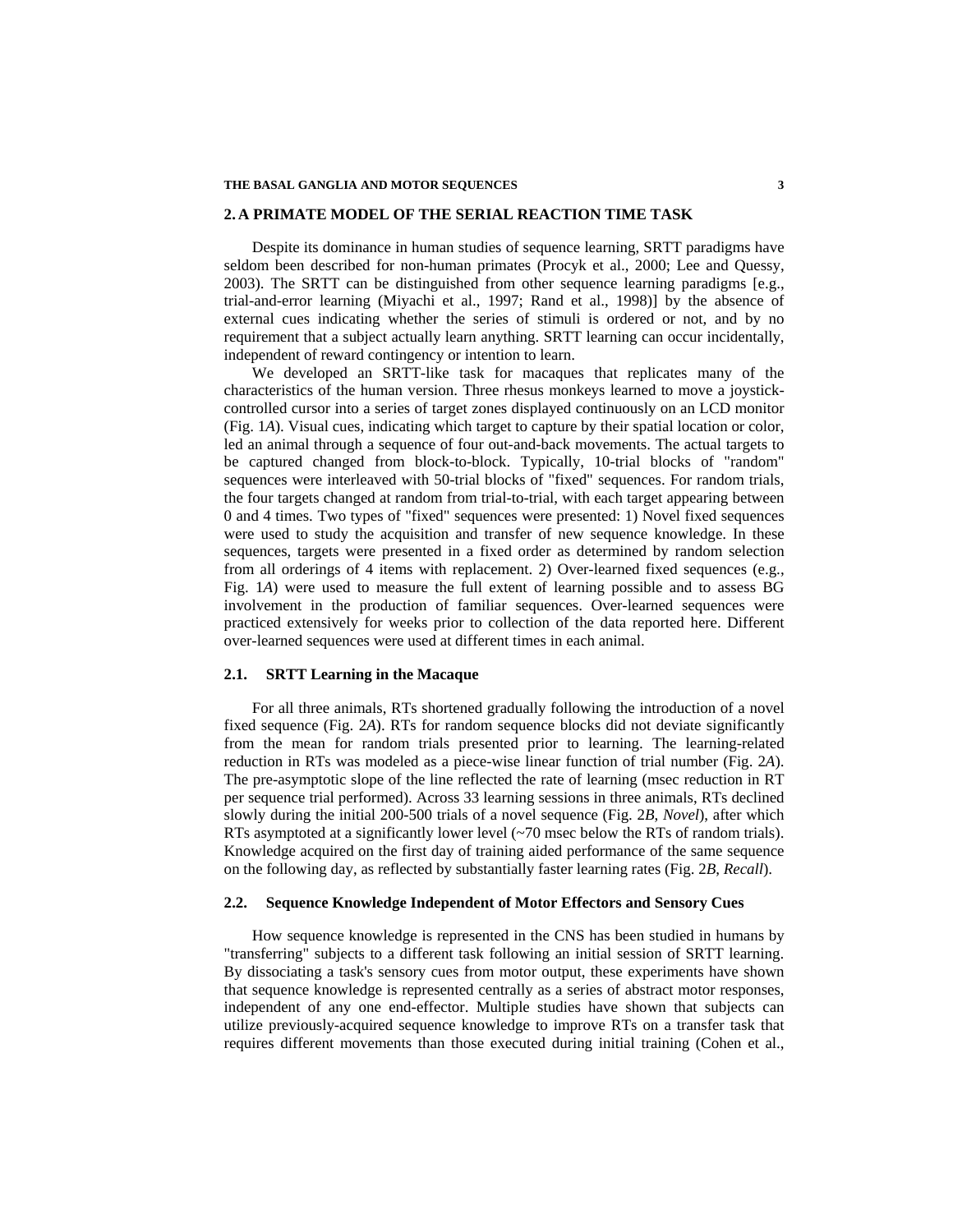

**Figure 2.** A. An example of the slow reduction in RTs following introduction of a novel fixed sequence.  $\bullet$ , RTs from single trials. *Horizontal dashed line*, mean RT during random sequences. *Solid gray line*, piece-wise linear fit to the novel sequence RTs. *B*. The mean rate of reduction in RTs (i.e., *Learning Rate*, ±SEM) is plotted. Novel fixed sequences were learned slowly on the day they were first introduced (*Novel*), but recall of the learned sequence led to a rapid fall in RTs on the following day (*Recall*). *C*. Sequence knowledge transferred readily between arms (*left*, *Transfer*) and between color and spatial cues (*right*, *Transfer*).

1990; Keele et al., 1995). The fact that SRTT learning typically occurs in motor rather than perceptual systems was demonstrated by showing efficient transfer of sequence knowledge to tasks that present different sensory stimuli but require the same motor responses (Willingham et al., 2000). Thus, the consensus view from human studies is that sequences are represented as a series of abstract motor responses, independent of the specific end effectors and sensory cues used in a task. We found similar results for SRTT learning in non-human primates.

Transfer experiments were performed on the day following initial learning of a novel sequence. For these experiments, subjects first performed a block of random trials followed by a block of the novel fixed sequence used the previous day. Animals were then transferred to trials in which either the opposite hand was used to move the joystick or the alternate type of visual cues was presented. The rate of learning following either form of transfer was significantly faster than that during initial learning of the novel sequence and it was statistically indistinguishable from that for simple next-day recall of the sequence (Fig. 2*C*). Full transfer between arms indicates that sequence knowledge was equally available to the motor control apparatus of both forelimbs. Combined with similar transfer between cue types, these results closely parallel what has been described commonly for human SRTT learning. Sequence knowledge is typically represented as a series of motor responses, abstracted from specific movements or effectors.

In summary, our model of SRTT learning in non-human primates provides distinct advantages that supplement other sequence learning paradigms. The SRTT provides a way to study sequence learning independent from confounding factors such as attentional load, sense of effort, strategy, cognitive set, and subject awareness. During SRTT learning, the task stimuli and motor responses remain unchanged and knowledge of results, as far as whether the sequence is being learned correctly, is unavailable. Unlike trial and error learning, only one target is presented at a time and no "wrong" movements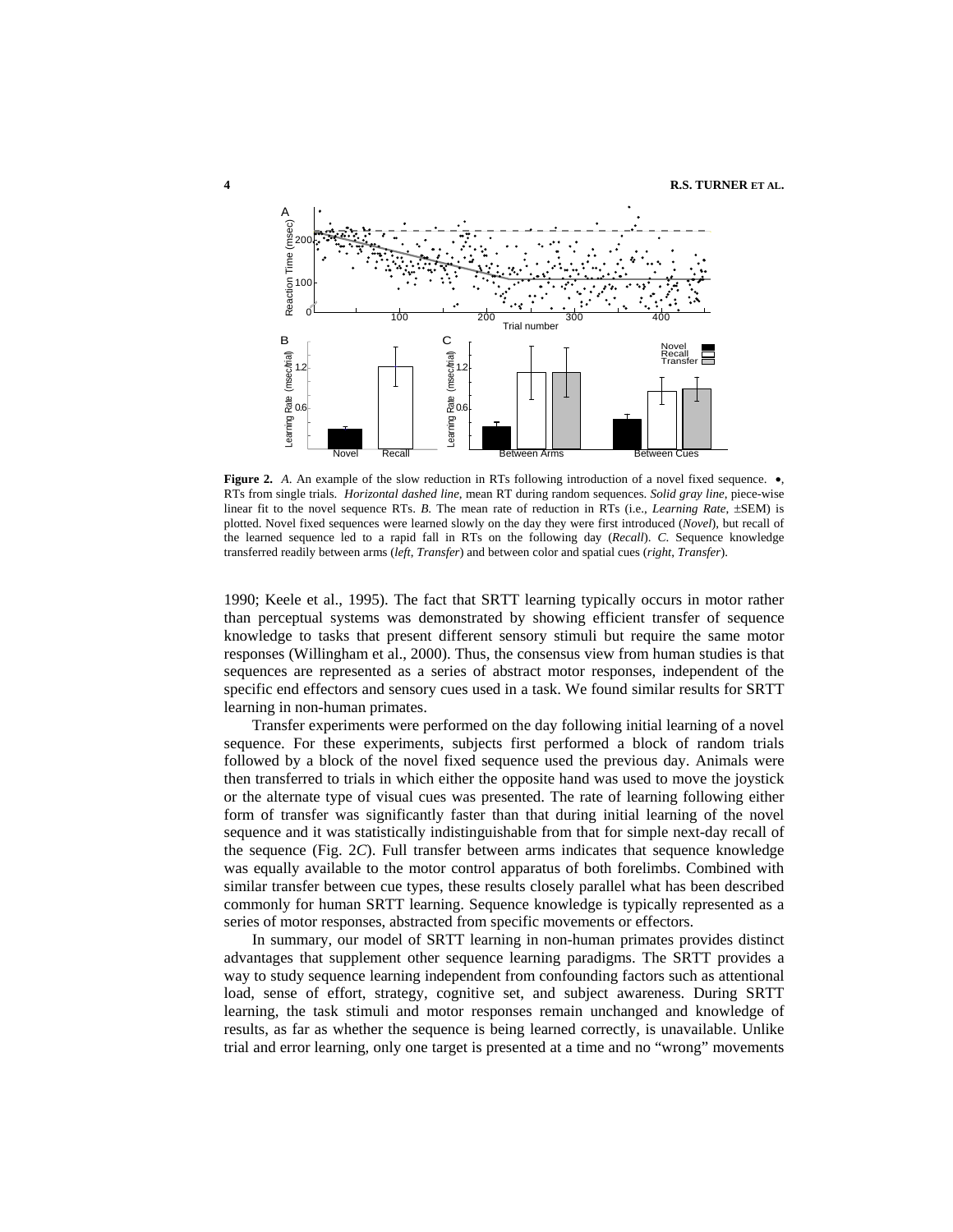

**Figure 3.** Task-related activity of a GPi neuron is shown during performance of learned and random sequences (*left* and *right*, respectively). Perimovement changes in firing were very similar under the two conditions. All of the data shown in *A* and *B* are aligned on the peripheral target touch of the 3rd movement. Single-trial tangential velocities (*top*) show that transitions from one movement to the next were often very rapid under the learned condition (*A*) in contrast to the clearly-defined pauses between movements under the random condition (*B*). Differences between learned and random conditions are evident in rasters (*middle*) and spike density functions (SDFs, *bottom*), but data from the random condition were not sorted according to peripheral target. *C* and *D*, Perimovement discharge was very similar under learned and random conditions in SDFs sorted according to target. Histograms are aligned on the time of movement reversal at the peripheral target. Data from the random trials (*D*) are averaged by target independent of the target's ordinal position in the sequence. *RD,* right down; *RU*, right up; *LU*, left up; *LD*, left down.

are made. Thus, learning-related changes in task performance cannot be attributed to altered performance strategies or movement kinematics. Also, it is unlikely that cognitive set plays a role in SRTT learning because subjects are given no instructions concerning learning and learning can accrue without awareness of the presence of a sequence. Finally, implementation of an animal model of SRTT learning, in which invasive studies can be performed, can work synergistically with ongoing studies of SRTT learning (e.g., Bischoff-Grethe et al., 2004). Below, we provide preliminary results from our studies of BG involvement in the performance gains associated with long-term SRTT training.

# **3. NEURONAL CORRELATES IN THE PALLIDUM OF SRTT PERFORMANCE**

We investigated the prevalence of pallidal task-related activity that differed between random and learned SRTT sequences. Given the many reports of sequence-related activity in the BG (e.g., Kermadi et al., 1993; Kermadi and Joseph, 1995; Mushiake and Strick, 1995; Ueda and Kimura, 1997; Aldridge and Berridge, 1998; Jog et al., 1999; Miyachi et al., 2002; Kimura et al., 2003) and the extensive literature pointing to BG involvement in motor sequencing (see Introduction), it was reasonable to predict that activity in the pallidal motor territory would show a preference for movements performed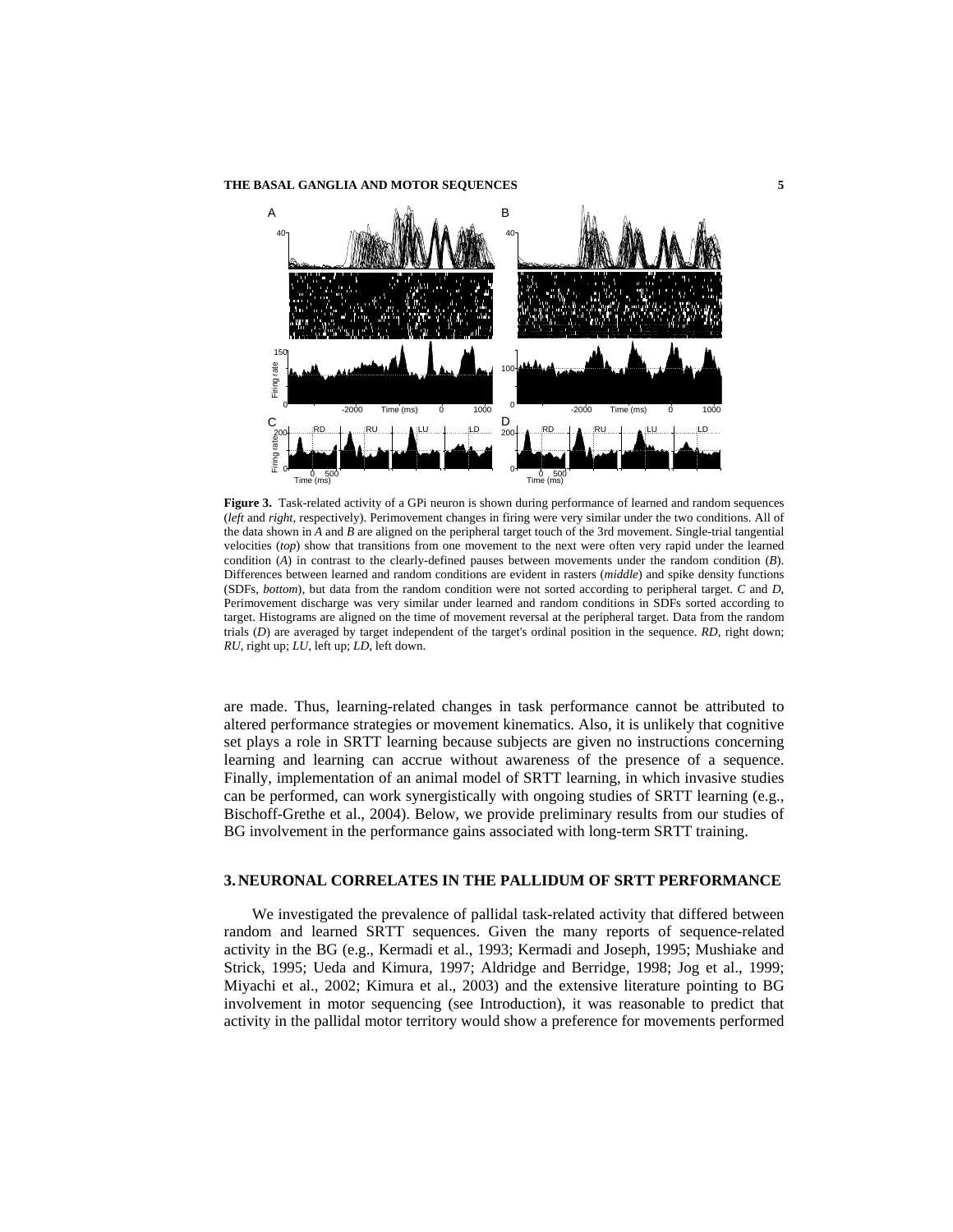as a part of a learned sequence. To our surprise, we found little evidence for qualitative differences in pallidal activity related to sequence familiarity..

Standard single unit recording methods were used to sample the extracellular activity of neurons in external and internal segments of the globus pallidus (GPe and GPi, respectively). Recordings were obtained from two animals performing the SRTT paradigm described above. Random and over-learned sequences were presented in separate blocks. The results shown in Fig. 3 serve as an exemplar for a large majority of the >400 cells sampled across the motor territory of both pallidal segments. Despite the presence of clear differences in RTs between learned and random conditions, we found very few sequence-related effects on perimovement discharge. Clearly, this preliminary conclusion must be confirmed through quantitative analysis. The far-reaching implications of the result, if confirmed, are discussed in the general conclusion.

# **4. SEQUENCE RECALL DURING GPI INACTIVATION**

To examine the importance of the BG motor circuit for the recall of familiar sequences, we reversibly inactivated sites in the posterior GPi in two animals as they performed the SRTT. Muscimol, a GABAergic agonist, was microinjected at a range of sites throughout the posterior GPi (1µg/µl, 0.5µl-2.0µl). Because this part of GPi constitutes the principal output nucleus of the BG sensorimotor circuit, inactivation here should disrupt motor functions that depend on BG signaling. Injection sites were chosen based on prior microelectrode mapping to identify nuclear boundaries and regions responsive to proprioceptive stimulation.



**Figure 4.** Example data illustrate the two most common effects of muscimol microinjection into the sensorimotor GPi. *A*. In most cases, GPi inactivation had a minimal effect on RTs [*left*, compare pre-injection (*open symbols*) versus post-injection means (*filled symbols*)]. This was true irrespective of whether animals performed over-learned fixed sequences (*Learned*) or random sequences (*Random*), or whether cues provided information by their spatial location (*circles*) or color (*triangles*). In contrast, muscimol injections consistently reduced movement velocity (*middle*) and extent (*right*). *B*. In a minority of cases, GPi inactivation lead to a selective slowing of RTs during performance of over-learned fixed sequences. Error bars ±SEM.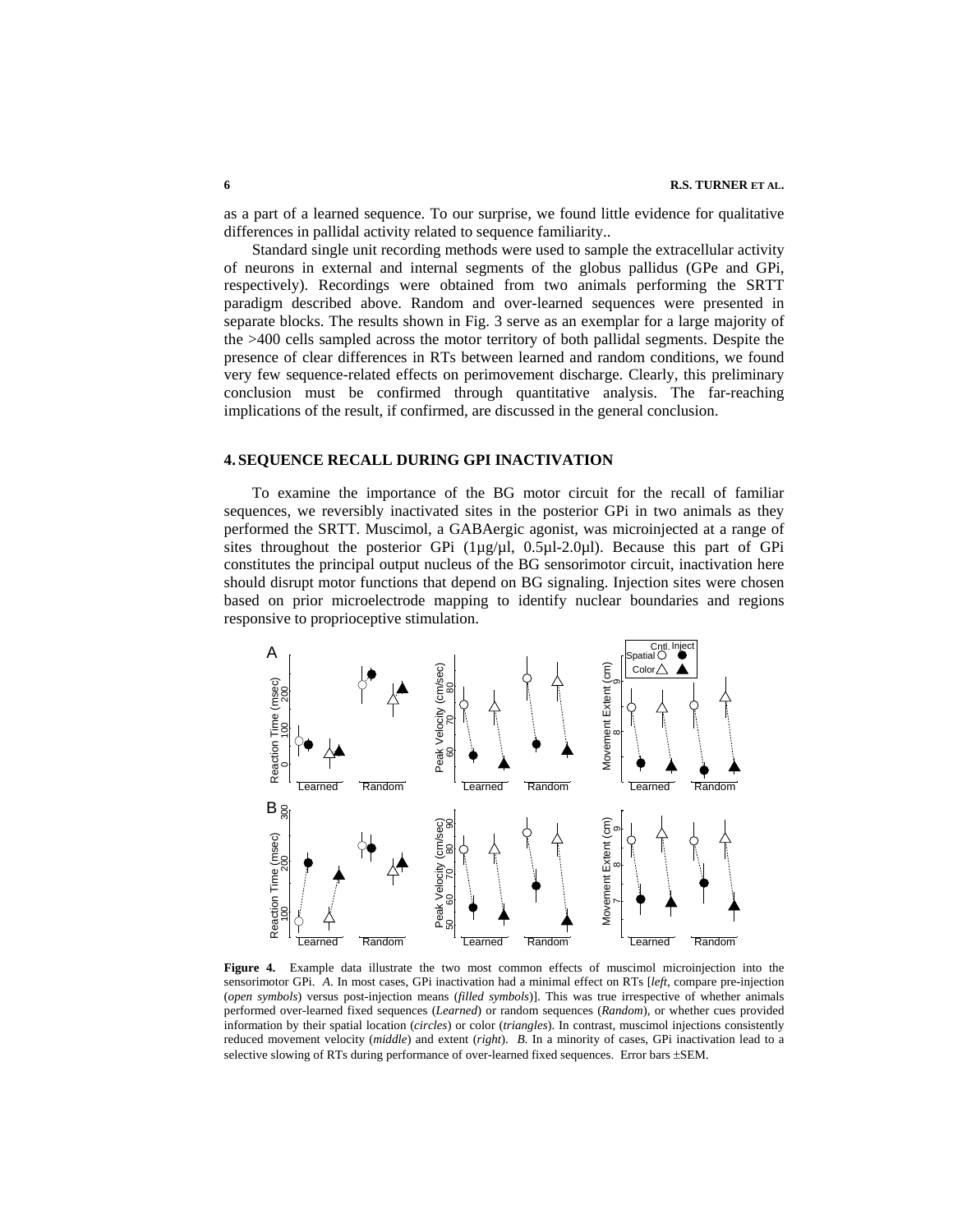#### **THE BASAL GANGLIA AND MOTOR SEQUENCES 7**

If the BG motor circuit contributes to the selection of component movements within a learned sequence, then GPi inactivation should interfere with that selection process and thereby block the expression of RT savings. However, among 25 injections performed in two animals, the majority had minimal effects on RTs, independent of whether sequences were over-learned or random (Fig. 4*A*, *left*). In keeping with previous reports (Horak and Anderson, 1984b; Mink and Thach, 1991; Inase et al., 1996), GPi inactivation consistently reduced both peak velocity and movement extent (Fig. 4, *right*). Interestingly, a minor fraction of the injections did block RT savings for a learned sequence (Fig. 4*B*). These results indicate that any BG role in selecting sequence components likely involves a subcircuit within the general BG sensorimotor region (Hoover and Strick, 1993). Large parts of the BG motor circuit can be functionally disconnected from downstream motor control areas with no effect on the efficient selection and initiation of component movements within an over-learned sequence.

## **5. CONCLUSION**

A variety of experimental approaches will be required to develop a detailed, biologically-grounded model of sequential motor control. Among the approaches used to date, the SRTT has been perhaps the most productive for studying sequence learning in humans. This paradigm has led to the demonstration of a form a procedural learning that can occur incidentally, independent of reward contingency or intention to learn (Nissen and Bullemer, 1987), and the demonstration that this form of learning very likely involves motor control regions of the CNS, including the BG (e.g., Grafton et al., 1995; Hazeltine et al., 1997; Bischoff-Grethe et al., 2004). A central remaining question is whether distinct roles can be assigned to the different components of this network. To address this question there are obvious benefits to replicating the SRTT in a non-human primate. Although SRTT-like learning has been described in non-primate species (e.g., Baunez and Robbins, 1999), there are clear advantages to using a species with close structural and functional similarities to the human CNS. We have developed an SRTT paradigm for monkeys that shows many similarities to what has been described for humans. Of particular significance is that our model consistently shows a gradual reduction in RTs within one learning session. Gradual reductions in RT like this are a hallmark of SRTT learning in humans when subjects are unaware of the ordered sequence (i.e., during "implicit" learning; Keele et al., 2003). It is notable that other features of the implicit form of SRTT learning in humans were also found in our animal model (i.e., recall of sequence knowledge independent of changes in sensory cues or end effectors). Thus, we conclude that our model of SRTT learning allows investigation of the neural substrates of implicit-like sequence learning in a non-human primate. Here, we have presented preliminary results on involvement of the BG motor circuit in the expression of familiar sequences learned under SRTT conditions.

## **5.1. BG Contributions to Motor Sequences**

With our monkey model of the SRTT, we have address a narrowly-defined hypothesis: that the BG motor circuit contributes a switching type of function that aids automatic chaining from one component to the next in a well-learned sequence of movements (Brotchie et al., 1991; Cromwell and Berridge, 1996; Graybiel, 1998; Keele et al., 2003; Aldridge et al., 2004). We investigated the prevalence in the pallidum of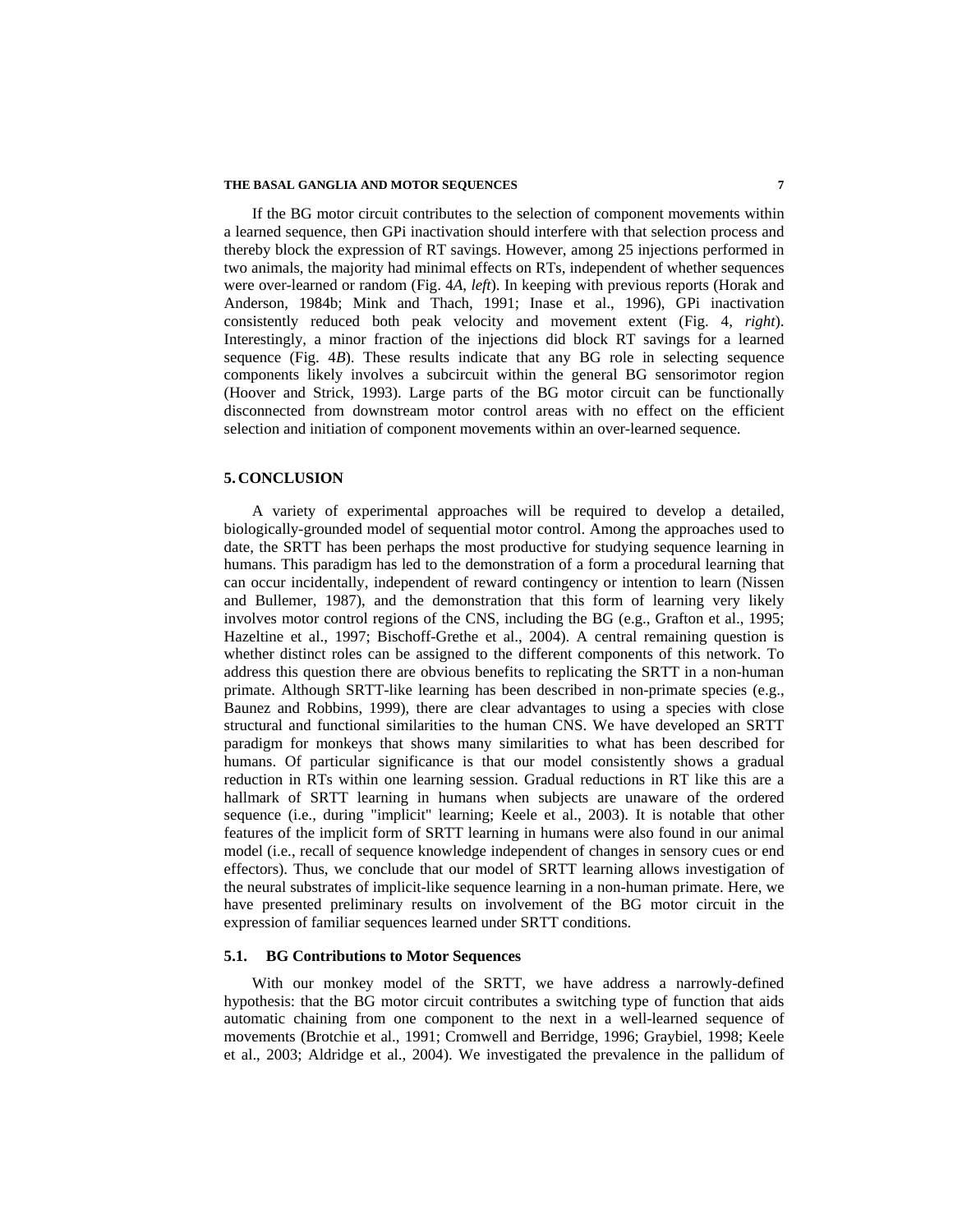activity related preferentially to the production to familiar sequences based on the rationale that prominent encoding of sequence-related information would suggest an important role in sequence performance. We also investigated the effects of GPi inactivation based on the view that acute blockade of normal BG output should disrupt or alter aspects of behavior that the BG contributes to. Results from both experiments were not strongly supportive of the hypothesis stated above.

Very few pallidal cells in our recording study had perimovement activity related selectively to the performance of familiar sequences. These results should be interpreted with caution given the number of recording studies that describe sequence-related discharge in BG structures (Kermadi et al., 1993; Kermadi and Joseph, 1995; Mushiake and Strick, 1995; Ueda and Kimura, 1997; Aldridge and Berridge, 1998; Jog et al., 1999; Miyachi et al., 2002; Kimura et al., 2003). Most relevant for the present discussion is the study of Mushiake and Strick (1995), who found that some pallidal neurons had activity selective for memory-guided sequential movements. The sequence-specific activity was concentrated in the pallidal region that other studies have shown to project via thalamus to the supplementary motor area (Hoover and Strick, 1993). That study, along with many others, clearly confirms that neuronal activity in the BG can distinguish between a variety of movement contexts including sensory-guided versus memory-guided or sensorytriggered versus self-initiated (Hikosaka and Wurtz, 1983; Kimura et al., 1992; Turner and Anderson, 2005). Previous recording studies, however, do not specifically address the question whether the BG motor circuit is activated preferentially for familiar sequences under SRTT-like conditions. This is not a minor distinction because few tasks aside from the SRTT control for differences in context (e.g., task stimuli, movement kinematics, reward contingencies, knowledge of results) that are unrelated to the expression of procedurally-acquired sequence knowledge. Our recording results suggest that activity in the pallidal motor circuit has little involvement in the expression of sequence knowledge under SRTT conditions.

Our GPi inactivation results also bring into question the importance of the BG motor circuit for the expression of procedural sequence knowledge. In contrast to strong and consistent effects on movement kinematics, GPi inactivation had infrequent and variable effects on the RT savings associated with familiar sequences. These results are not without precedent. It has been shown repeatedly that acute or permanent inactivation of the GPi motor territory in normal primates has a minimal effect on movement initiation (Horak and Anderson, 1984b; Mink and Thach, 1991; Inase et al., 1996). More recent work suggested indirectly that motor sequencing might also be preserved following acute pallidal inactivation (Wenger et al., 1999). Additionally, ablation of the avian equivalent of the BG does not interfere with the execution of already-learned song (clearly, a sequential behavior; Nottebohm et al., 1976; Bottjer et al., 1984) although it does interfere with new song acquisition. Finally, many studies in humans have produced results that are consistent. Leaving aside for the moment studies of Parkinson's disease (PD) itself, ablation of the posteroventral GPi (i.e., pallidotomy) is an effective and wellaccepted neurosurgical treatment for PD (Marsden and Obeso, 1994; Laitinen, 1995; Baron et al., 1996; Smeding et al., 2005). Despite that fact that pallidotomy ablates a large, sometimes bilateral (Green et al., 2004), portion of the GPi motor territory, few if any motor deficits result (Limousin et al., 1999). Significantly, there is no evidence that pallidotomy disrupts the performance of already-learned sequential behaviors (e.g., hand writing, shoe tying), although some reports suggest that pallidotomy interferes with new procedural learning (Brown et al., 2003; Sage et al., 2003).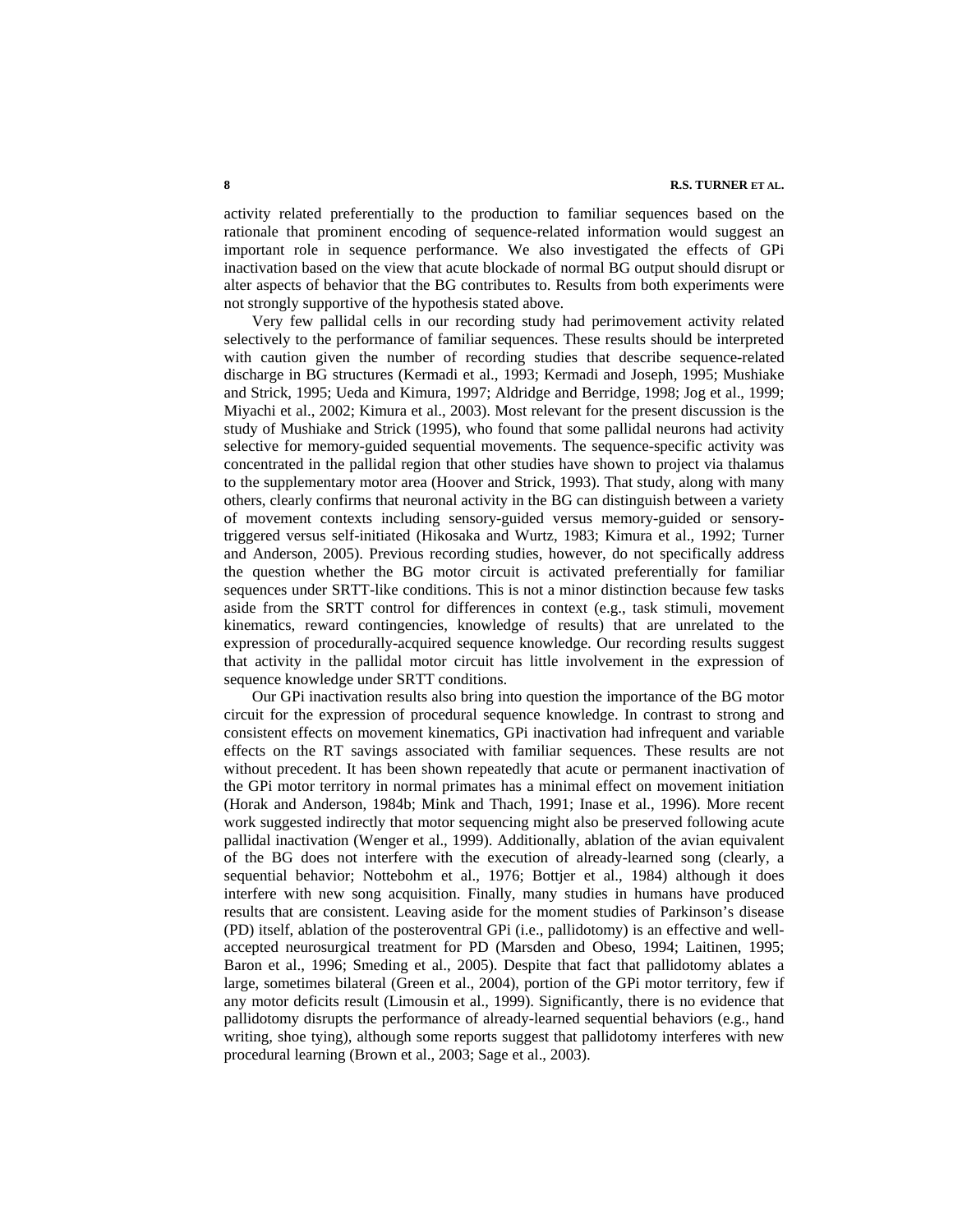#### **THE BASAL GANGLIA AND MOTOR SEQUENCES 9**

How do we harmonize the view laid out above with the well-recognized motor sequencing deficits observed in PD (Benecke et al., 1986, 1987) and with reports that inactivation of the motor striatum interferes with production of already-learned sequences (Cromwell and Berridge, 1996; Miyachi et al., 1997)? One reasonable explanation is that striatal dysfunction is likely to have effects on BG-recipient circuits that are very different from the effects of GPi inactivation. The striatal dysfunctions associated with dopamine depletion lead to abnormally-pattern activity in the GPi (Miller and DeLong, 1988; Filion and Tremblay, 1991). The resultant parkinsonian symptoms can be blocked by temporary or permanent inactivation of the GPi (Laitinen, 1995; Baron et al., 2002). Striatal lesions also induce abnormal pallidal firing patterns (Sachdev et al., 1991), and it is reasonable to predict that GPi inactivation would also block the behavioral abnormalities associated with those lesions. Thus, as has been inferred from the success of ablative therapies for PD, abnormally-patterned BG outflow appears to have far more deleterious effects on the functions of BG-recipient structures than the simple interruption of BG outflow.

In conclusion, our preliminary studies using a monkey model of the SRTT cast doubt on a major role for the BG in the performance enhancements associated with simple familiar sequences. Recently the concept has arisen that motor sequences are represented differently in the CNS depending on the complexity of the sequence (Rhodes et al., 2004). It may be possible to represent short familiar sequences, like the ones we used, at the cortical level, independent of BG involvement (Verwey et al., 2002). Indeed, transient inactivation of the primary motor cortex has been shown recently to selectively disrupt the performance of over-learned motor sequence (Lu and Ashe, 2005). It remains quite possible that a subcircuit within the BG motor territory does contribute to the expression of SRTT RT savings, as suggested by the handful of GPi inactivations that did block RT savings. Additionally, the BG may reserve important roles in learning new sequences or in the production of more complex sequences in which it is necessary to switch between or concatenate sequence chunks that are represented elsewhere.

#### **6. REFERENCES**

- Aldridge JW, Berridge KC (1998) Coding of serial order by neostriatal neurons: a "natural action" approach to movement sequence. J Neurosci 18:2777-2787.
- Aldridge JW, Berridge KC, Rosen AR (2004) Basal ganglia neural mechanisms of natural movement sequences. Can J Physiol Pharmacol 82:732-739.
- Baron MS, Wichmann T, Ma D, DeLong MR (2002) Effects of transient focal inactivation of the basal ganglia in parkinsonian primates. J Neurosci 22:592-599.
- Baron MS, Vitek JL, Bakay RAE, Green J, Kaneoke Y, Hashimoto T, Turner RS, Woodard JL, Cole SA, McDonald WM, DeLong MR (1996) Treatment of advanced Parkinson's disease by posterior GPi pallidotomy: 1-year results of a pilot study. Ann Neurol 40:355-366.
- Baunez C, Robbins TW (1999) Effects of transient inactivation of the subthalamic nucleus by local muscimol and APV infusions on performance on the five-choice serial reaction time task in rats. Psychopharmacology (Berl) 141:57-65.
- Benecke R, Rothwell JC, Dick JPR, Day BL, Marsden CD (1986) Performance of simultaneous movements in patients with Parkinson's disease. Brain 109:739-757.
- Benecke R, Rothwell JC, Dick JPR, Day BL, Marsden CD (1987) Disturbances of sequential movements in patients with Parkinson's disease. Brain 110:361-379.
- Bischoff-Grethe A, Goedert KM, Willingham DT, Grafton ST (2004) Neural substrates of response-based sequence learning using fMRI. J Cogn Neurosci 16:127-138.
- Bottjer SW, Miesner EA, Arnold AP (1984) Forebrain lesions disrupt development but not maintenance of song in passerine birds. Science 224:901-903.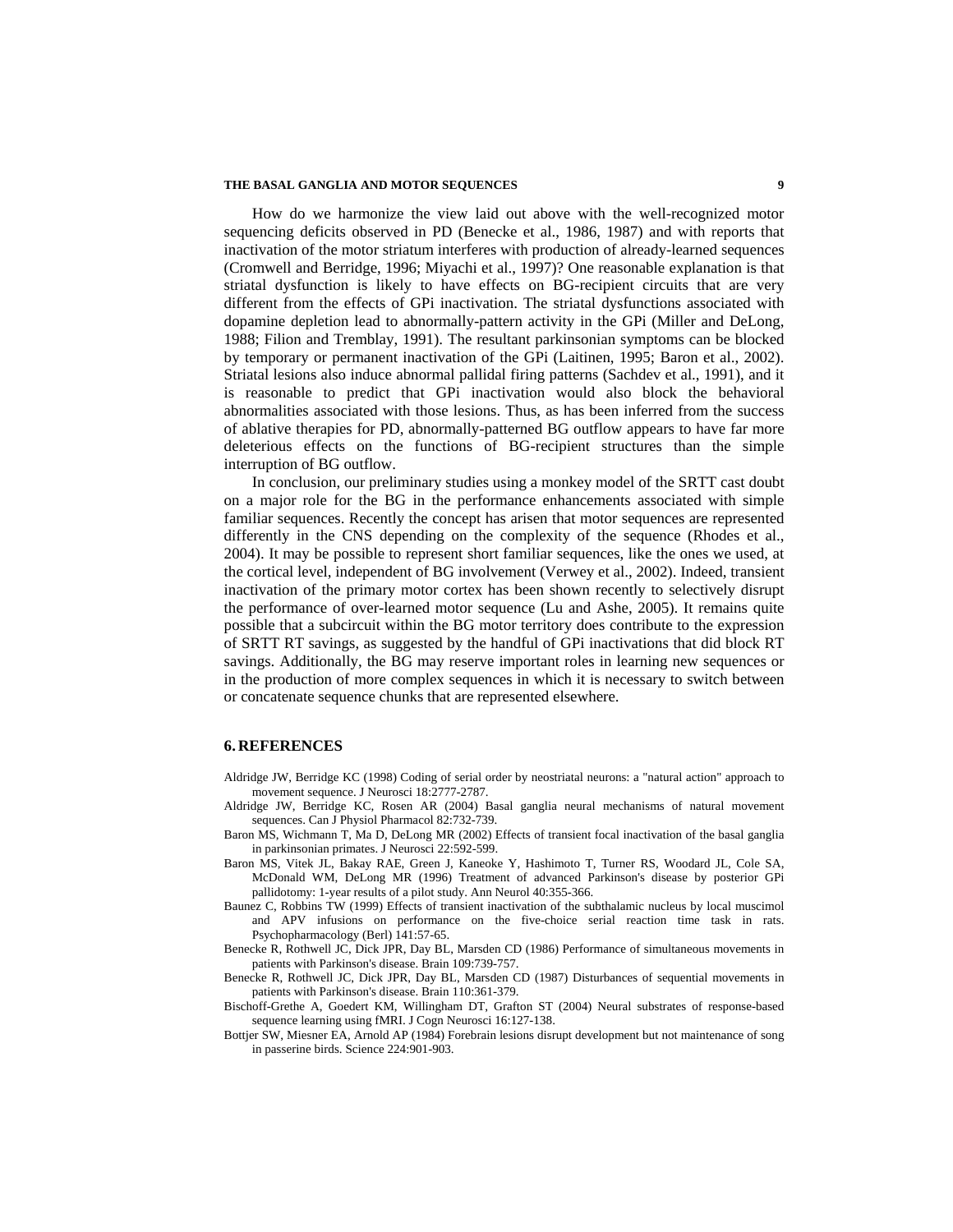- Brotchie P, Iansek R, Horne MK (1991) Motor function of the monkey globus pallidus. 2. Cognitive aspects of movement and phasic neuronal activity. Brain 114:1685-1702.
- Brown RG, Jahanshahi M, Limousin-Dowsey P, Thomas D, Quinn NP, Rothwell JC (2003) Pallidotomy and incidental sequence learning in Parkinson's disease. Neuroreport 14:21-24.
- Cohen A, Ivry RI, Keele SW (1990) Attention and structure in sequence learning. J Exp Psychol: Learning Memory Cogn 16:17-30.
- Cromwell HC, Berridge KC (1996) Implementation of action sequences by a neostriatal site: a lesion mapping study of grooming syntax. J Neurosci 16:3444-3458.
- Eichenbaum H, Cohen NJ (2001) From conditioning to conscious recollection : memory systems of the brain. Oxford ; New York: Oxford University Press.
- Exner C, Koschack J, Irle E (2002) The differential role of premotor frontal cortex and basal ganglia in motor sequence learning: evidence from focal basal ganglia lesions. Learn Mem 9:376-386.
- Filion M, Tremblay L (1991) Abnormal spontaneous activity of globus pallidus neurons in monkeys with MPTP-induced parkinsonism. Brain Res 547:142-151.
- Grafton ST, Hazeltine E, Ivry R (1995) Functional anatomy of sequence learning in normal humans. J Cogn Neurosci 7:497-510.
- Graybiel AM (1998) The basal ganglia and chunking of action repertoires. Neurobiol Learn Mem 70:119-136.
- Graybiel AM (2004) Network-level neuroplasticity in cortico-basal ganglia pathways. Parkinsonism Relat Disord 10:293-296.
- Green AL, Joint C, Sethi H, Bain P, Aziz TZ (2004) Cost analysis of unilateral and bilateral pallidotomy for Parkinson's disease. J Clin Neurosci 11:829-834.
- Hazeltine E, Grafton ST, Ivry R (1997) Attention and stimulus characteristics determine the locus of motorsequence encoding. A PET study. Brain 120:123-140.
- Hikosaka O, Wurtz RH (1983) Visual and oculomotor functions of monkey substantia nigra pars reticulata. III. Memory-contingent visual and saccade responses. J Neurophysiol 49:1268-1284.
- Hikosaka O, Nakamura K, Sakai K, Nakahara H (2002) Central mechanisms of motor skill learning. Curr Opin Neurobiol 12:217-222.
- Hoover JE, Strick PL (1993) Multiple output channels in the basal ganglia. Science 259:819-821.
- Horak FB, Anderson ME (1984a) Influence of globus pallidus on arm movements in monkeys. II. Effects of stimulation. J Neurophysiol 52:305-322.
- Horak FB, Anderson ME (1984b) Influence of globus pallidus on arm movements in monkeys. I. Effects of kainic acid-induced lesions. J Neurophysiol 52:290-304.
- Inase M, Buford JA, Anderson ME (1996) Changes in the control of arm position, movement, and thalamic discharge during local inactivation in the globus pallidus of the monkey. J Neurophysiol 75:1087-1104.
- Jog MS, Kubota Y, Connolly CI, Hillegaart V, Graybiel AM (1999) Building neural representations of habits. Science 286:1745-1749.
- Kao MH, Doupe AJ, Brainard MS (2005) Contributions of the avian basal ganglia-forebrain circuit to real-time modulation of song. Nature 433:638-643.
- Keele SW, Ivry R, Mayr U, Hazeltine E, Heuer H (2003) The cognitive and neural architecture of sequence representation. Psychol Rev 110:316-339.
- Keele SW, Jennings P, Jones S, Caulton S, Caulton D, Cohen A (1995) On the modularity of sequence representation. J Motor Behav 27:17-30.
- Kermadi I, Joseph JP (1995) Activity in the caudate nucleus of monkey during spatial sequencing. J Neurophysiol 74:911-933.
- Kermadi I, Jurquet Y, Arzi M, Joseph JP (1993) Neural activity in the caudate nucleus of monkeys during spatial sequencing. Exp Brain Res 94:352-356.
- Kimura M, Aosaki T, Hu Y, Ishida A, Watanabe K (1992) Activity of primate putamen neurons is selective to the mode of voluntary movement: visually guided, self-initiated or memory-guided. Exp Brain Res 89:473-477.
- Kimura M, Matsumoto N, Okahashi K, Ueda Y, Satoh T, Minamimoto T, Sakamoto M, Yamada H (2003) Goal-directed, serial and synchronous activation of neurons in the primate striatum. Neuroreport 14:799- 802.
- Koch I, Hoffmann J (2000) The role of stimulus-based and response-based spatial information in sequence learning. J Exp Psychol Learn Mem Cogn 26:863-882.
- Laitinen LV (1995) Pallidotomy for Parkinson's diesease. Func Neurol 6:105-112.
- Lee D, Quessy S (2003) Activity in the supplementary motor area related to learning and performance during a sequential visuomotor task. J Neurophysiol 89:1039-1056.
- Limousin P, Brown RG, Jahanshahi M, Asselman P, Quinn NP, Thomas D, Obeso JA, Rothwell JC (1999) The effects of posteroventral pallidotomy on the preparation and execution of voluntary hand and arm movements in Parkinson's disease. Brain 122:315-327.